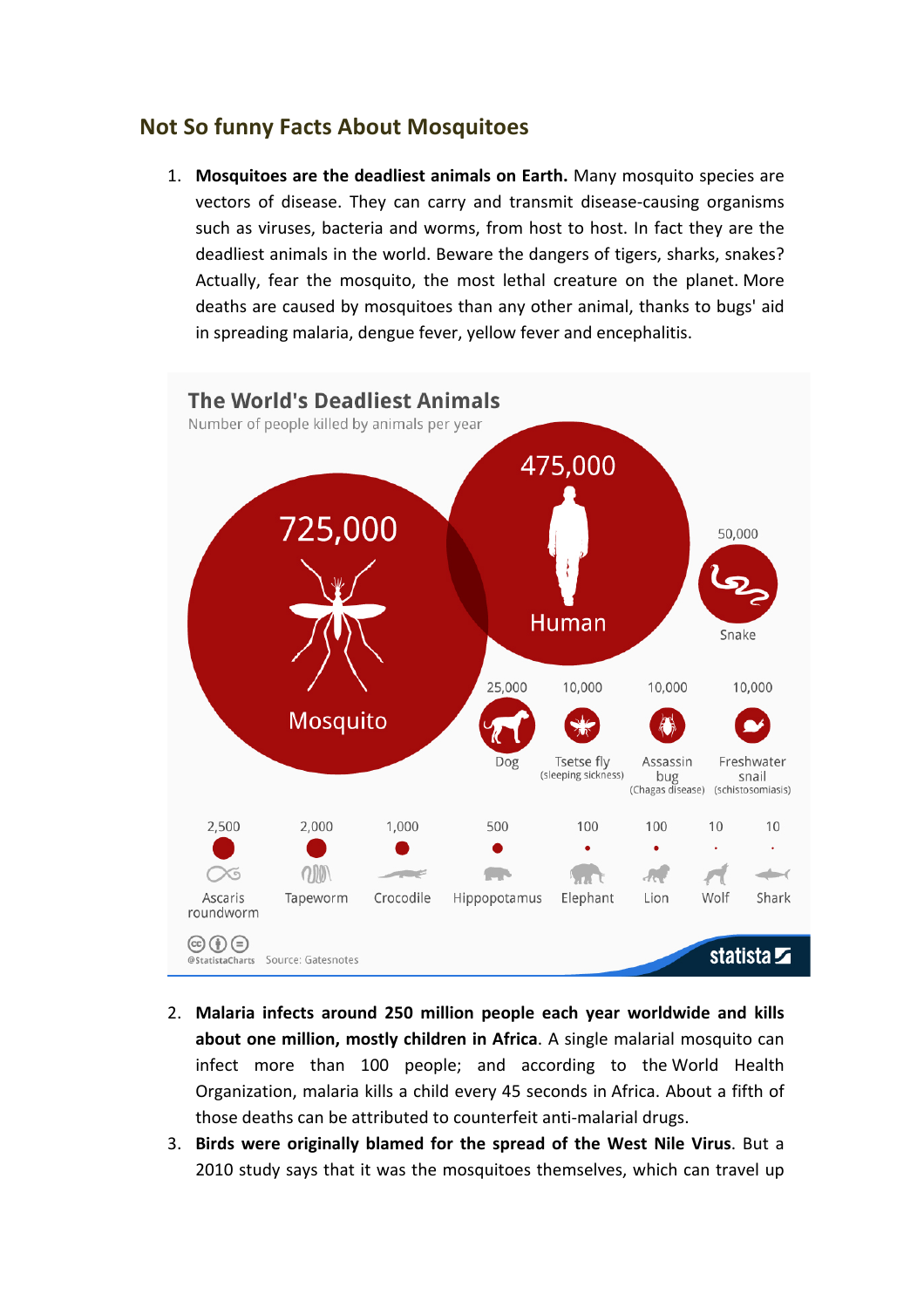to 2.5 miles per day, that were responsible for the spread of the disease from 2001 to 2004.

- 4. **Alexander the Great may have died from a mosquito bite**. The King of Macedonia and conqueror of the Persian Empire, never lost a battle and is considered one of history's most successful commanders, but he may have met his final defeat at a mosquito infected with West Nile virus. George Washington suffered from malaria. George contracted the disease when he was a teenager. In the second year of his presidency, he experienced severe hearing loss due to quinine toxicity.
- 5. Viruses increase their bloodlust. Female mosquitoes already have an unquenchable need for blood, but researchers have found that the dengue virus, which the mosquitoes transmit to humans, makes them even hungrier for the red stuff. The virus manipulates the insect's genes to make them thirstier for blood; it also activates genes to increase the mosquitoes' sense of smell to become better hunters.
- 6. **Parasites make them go nuts for dirty socks**. Not only do parasites live on and feed from their hosts, but can also manipulate the behavior of their hosts to increase their odds of spreading. Scientists have shown that mosquitoes infected with the malaria parasite are drawn to the smell of human sweat, as was evidenced in experiments with the use of a well-worn sock.
- 7. **Mosquitoes feed day and night.** The majority of the species are really crepuscular which means that they feed at dawn or dusk. Whereas the Asian tiger mosquito is one of these that primarily feed in daytime.
- 8. **Mosquito spit is itchy.** The female's saliva contains an anti-coagulant that lets her more easily suck up her meal. The saliva induces an allergic response from her victim's immune system; that's why your skin gets an itchy bump. While one tube in the proboscis draws blood, a second pumps in saliva containing a mild painkiller and an anti-coagulant.
- 9. Mosquitoes can smell human breath. They have receptors on their antennae that detect the carbon dioxide released when we exhale. Those plumes of CO2 rise into the air, acting as trails that the mosquitoes follow to find the source.
- 10. Sweat helps mosquitoes choose their victims. Our skin produces more than 340 chemical odors. They are fond of octenol, a chemical released in sweat, as well as cholesterol, folic acid, certain bacteria, skin lotions, and perfume.
- 11. Body heat marks the target. Mosquitoes use heat sensors around their mouthparts to detect the warmth of your body  $-$  actually, the blood inside it  $-$  then land on you and locate the best capillaries for tapping.
- 12. **Female mosquitoes can lay up to 300 eggs at a time.** Usually, the eggs are deposited in clusters  $-$  called rafts  $-$  on the surface of stagnant water, or they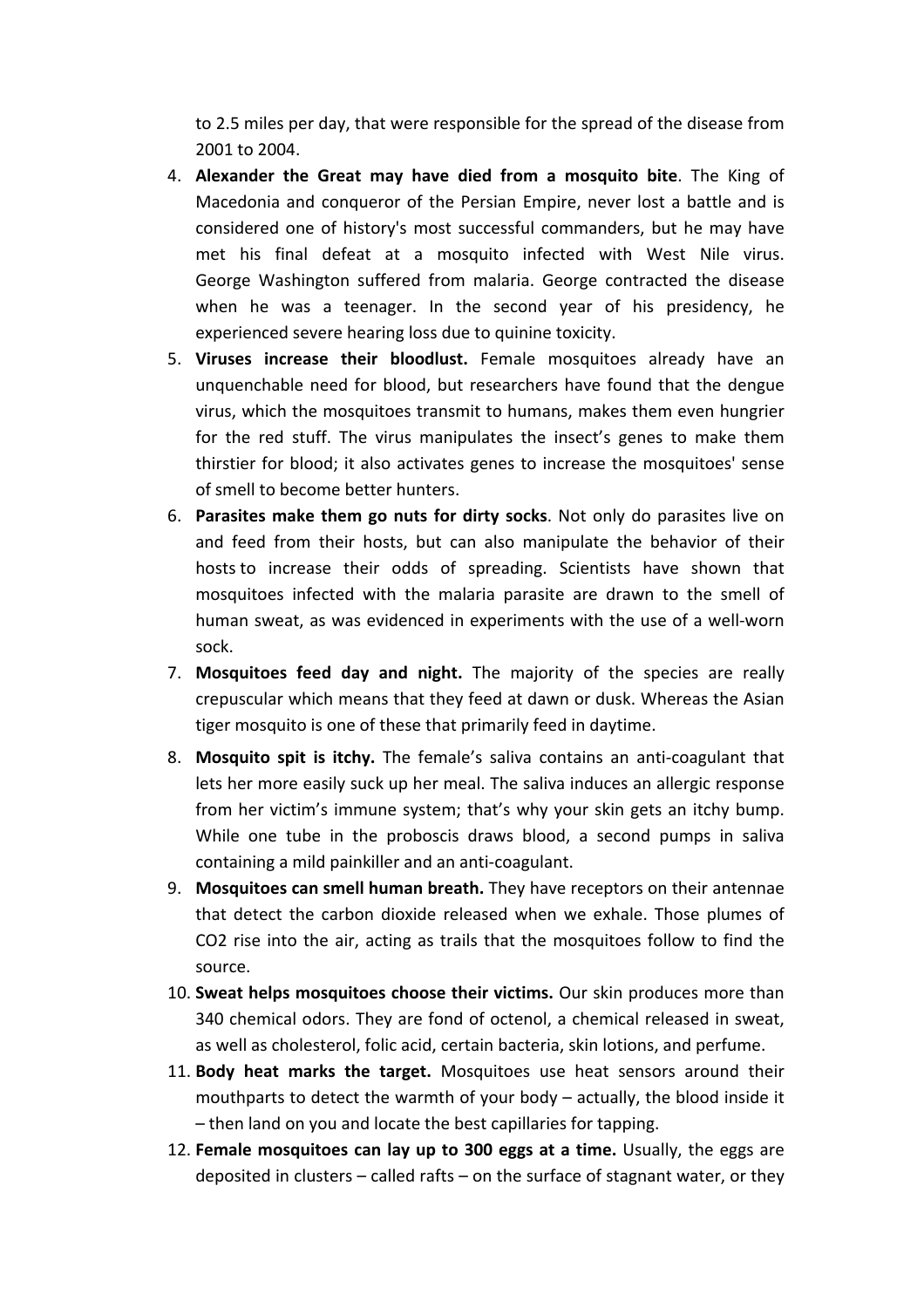are laid in areas that flood regularly. Eggs can hatch in as little as an inch of standing water. Females will lay eggs up to three times before they die.

- 13. **The average mosquito lifespan is approximately two months.** The lifespan of female mosquitoes entirely depends on the surrounding temperature in that some live on for couple of weeks while others can live about six to eight weeks, under ideal conditions. Females of species that hibernate may live up to six months. Males have the shortest lives, usually 10 days or less,
- 14. Bats do not eat mosquitoes. At least, not very many of them. Mosquitoes make up less than 1 percent of a bat's diet. And purple martins, a bird popularly believed to be a mosquito predator, eat very few mosquitoes. They prefer dragonflies and other insects.
- 15. Mosquitoes do not transmit HIV. The virus that causes AIDS does not replicate in mosquitoes and is actually digested in their stomachs, so it's broken down without being passed on.
- 16. **Bacteria can be used to kill mosquito larvae.** *Bacillus thuringiensis israelensis* (Bti) is a commercially-produced bacteria, that can be placed into water where larvae live and inhibit their development.



- 17. Insecticides work, but only in the short term. Permethrin, one of the most common chemicals used by local mosquito control programs, kills mosquitoes on contact by disrupting their central nervous systems. However, eggs and larvae often are not affected. Once the insecticide dissipates, mosquitoes can return.
- 18. Mosquito traps can kill thousands of mosquitoes in a single night. One study conducted by public health researchers in Australia found that a Mega Catch trap caught and killed more than 44,000 female mosquitoes from 17 species in less than two weeks.
- 19. Bug zappers are useless against mosquitoes. Studies have shown that less than 1 percent of the insects killed by zappers are mosquitoes or other biting insects. The devices attract and kill beneficial or harmless insects, like moths, and have no effect on the overall mosquito population. Electronic repellers have also proven ineffective in scientific testing.
- 20. **Insecticide-treated nets (ITNs)** that hang over a bed have been shown to reduce malaria incidence among children and pregnant women by up to 50 percent. The nets last only a few years before they have to be replaced.